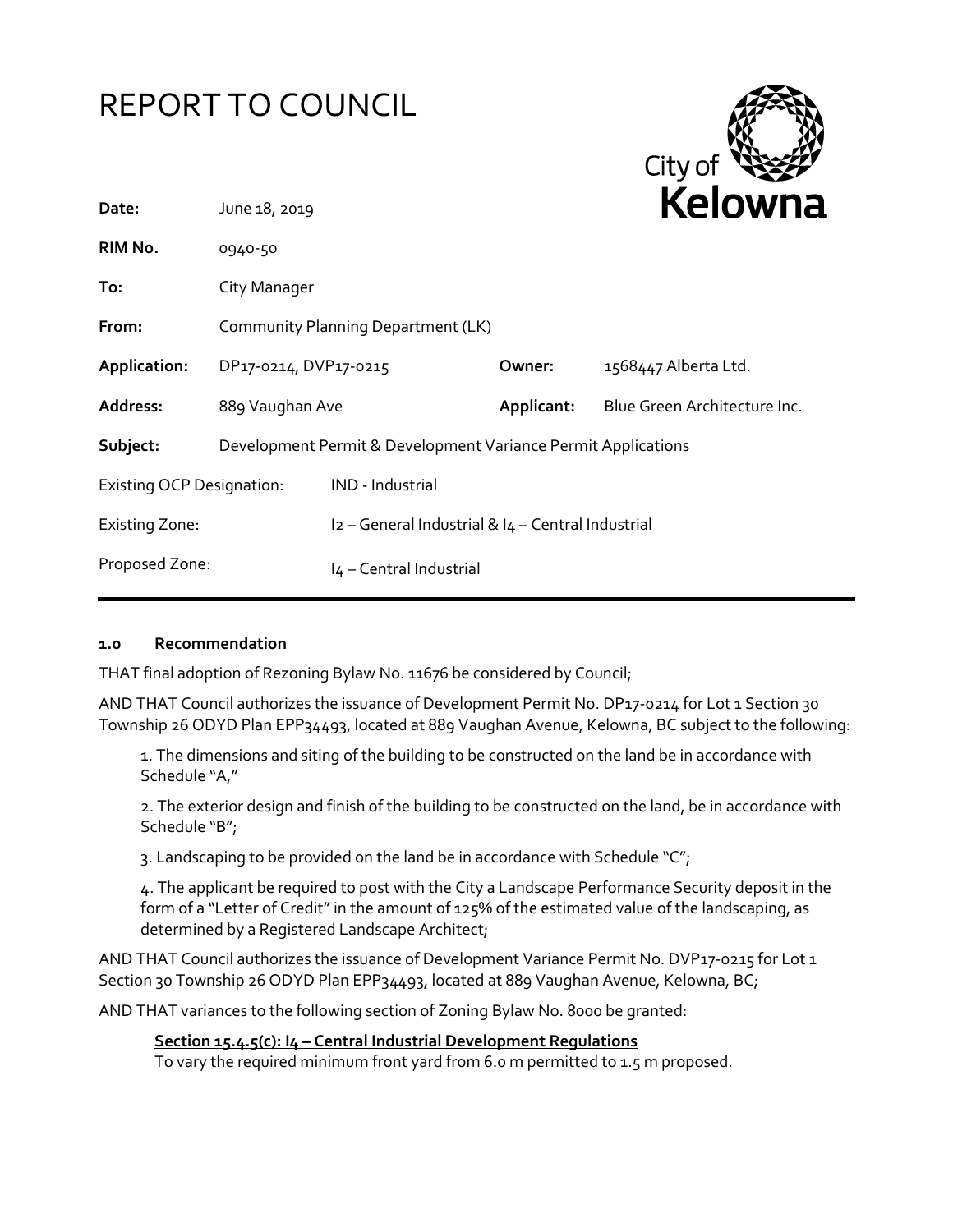AND THAT Council's consideration of this Development Permit and Development Variance Permit be considered subsequent to the outstanding conditions of approval as set out in Attachment "A" attached to the Report from the Community Planning Department May 7, 2019;

AND THAT the applicant be required to complete the above noted conditions of Council's approval of the Development Permit and Development Variance Permit Applications in order for the permits to be issued;

AND FURTHER THAT this Development Permit and Development Variance Permit is valid for two (2) years from the date of Council approval, with no opportunity to extend.

## **2.0 Purpose**

To consider the form and character of three new industrial buildings and to consider a variance to the front setback.

## **3.0 Community Planning**

Community Planning Staff are supportive of the development proposal and the requested variance as it meets many of the objectives and supporting policies of the Official Community Plan (OCP), as well as the applicable urban design guidelines. Some of these include:

- Promote interesting, pedestrian friendly streetscape design and pedestrian linkages;
- Respond architecturally to summer sun with buildings that have overhangs and recesses of sufficient depth to provide comfort and shade;
- Locate buildings to provide an effective street edge while respecting the established, desired streetscape rhythm;
- Align architectural features (e.g. window rhythm, cornice lines) to create visual continuity with neighbouring buildings;
- Mitigate the actual and perceived bulk of buildings by utilizing appropriate massing, including:
	- o Architectural elements (e.g. balconies, bay windows, cantilevered floors, cupolas, dormers);
	- $\circ$  Detailing that creates a rhythm and visual interest along the line of the building;
	- o Wall projections and indentations, windows and siding treatments as well as varied material textures should be utilized to create visual interest and to articulate building facades.

The proposed buildings have units with main entries facing to the street frontages along both Clement and Vaughan. The entries are made prominent and recognizable by details which include wood finish metal siding and canopies over the doorways. The canopies also provide shading for the glazed commercial façades.

This vacant site fronts onto three streets and through this development will be urbanized to have curb, gutter, sidewalks and appropriate street lighting installed. Along Clement, the pedestrian realm is further enhanced by providing a minimum 3.0 m wide sidewalk that is separated from the roadway by a row of boulevard trees and landscaping. This project and the adjacent PC Urban development will provide a contiguous streetscape from Richter St to Ethel St.

## **4.0 Proposal**

## 4.1 Background

This site has a long history of varied development proposals following the sale of the former BC Tree Fruit packing house. Under the original proposal (in 2012/2013), the entire block (from Richter St to Ethel St) was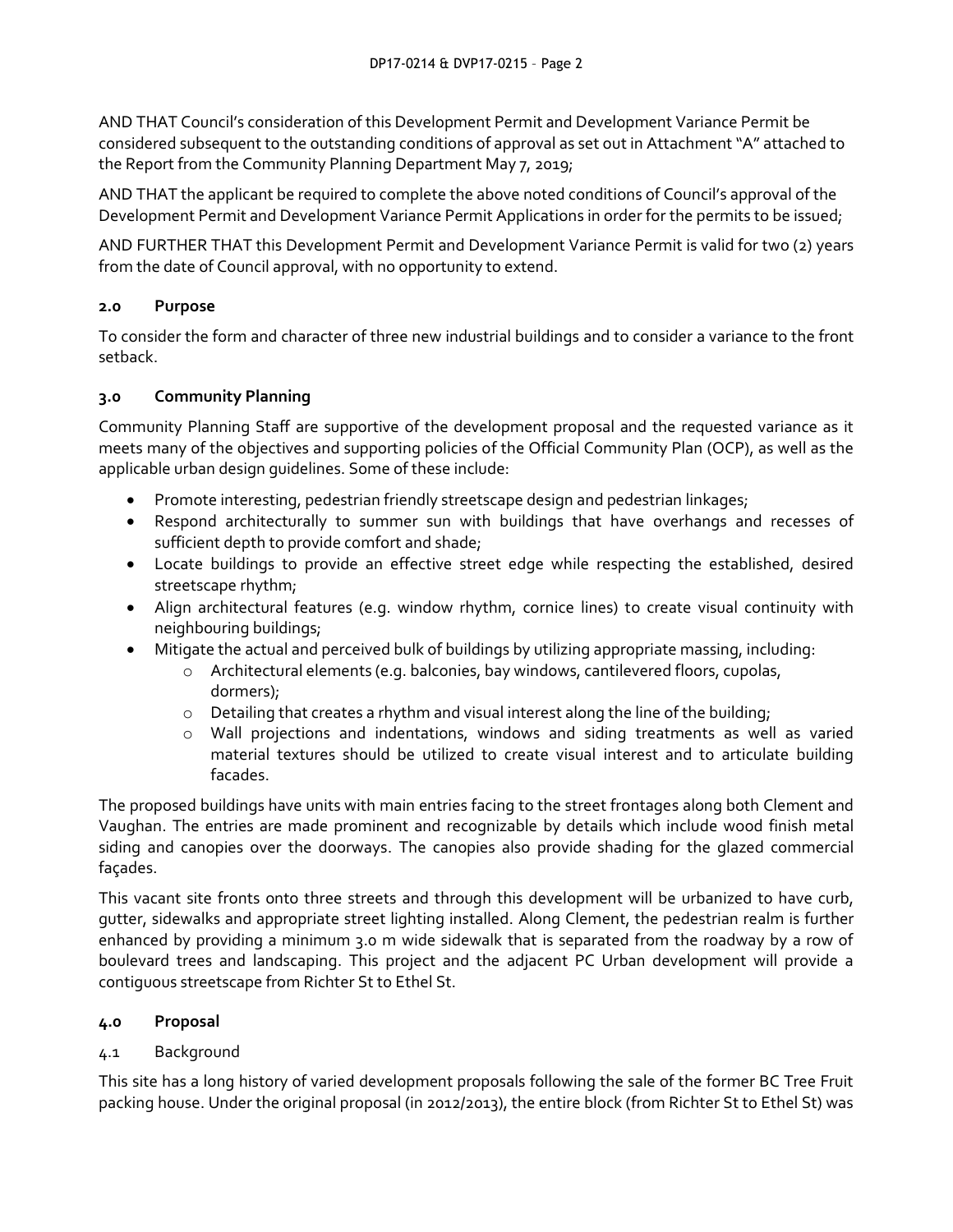intended to be divided into three lots. The westernmost parcel was proposed to contain some commercial office and residential (PC Urban). The middle lot was intended to contain a restored packinghouse repurposed as a commercial market and the subject property was to include a large brewery facility. The brewery project did not proceed and a new proposal for a light industrial business park has come forward.

### 4.2 Project Description

The applicant is proposing to construct three new two-storey business industrial buildings on the subject property. Each bay has a roll-up door with loading access and a mezzanine level for office or storage use. The I4- Central Industrial zone allows for a wide mix of light industrial uses from breweries and distilleries to industrial technology development and product design.

The buildings face onto the three street frontages with two site access points, one from Ethel Street and the second access from Vaughan Avenue. This allows the buildings and not parking to dominate the streetscape. A central drive aisle allows the parking and loading bays to be directly accessible to the units. A landscaped plaza is provided between the two Clement Avenue buildings to break-up the massing along the streetscape and provide pedestrian linkages thru the site. A number of trees will be added to the site along with landscaped corners to enhance the public boulevard.



The site is within a transitional area with more intensive industrial uses to the north and residential area on the south side of Clement Avenue. The proposed two-storey buildings provide a visually interesting streetscape through the use of projecting facades, varied rooflines and commercial frontages with a mix of glazing and brick façade treatments. The main building finish uses red brick and painted concrete panels in burgundy and tan colours. White and wood finish metal siding are used as accents on the building facades with dark grey canopies. The result is a modern visually interesting business industrial complex that will contribute to the redevelopment along Clement Avenue.

## Variance

The proposal seeks one variance to reduce the front setback requirement from 6.0 m to 1.5 m along the Clement Avenue property line. Staff is supportive of this variance as it will bring the unit entries closer to the street to enhance the pedestrian realm. This variance will also provide a consistent setback along Clement Avenue and will align with the adjacent PC Urban development site.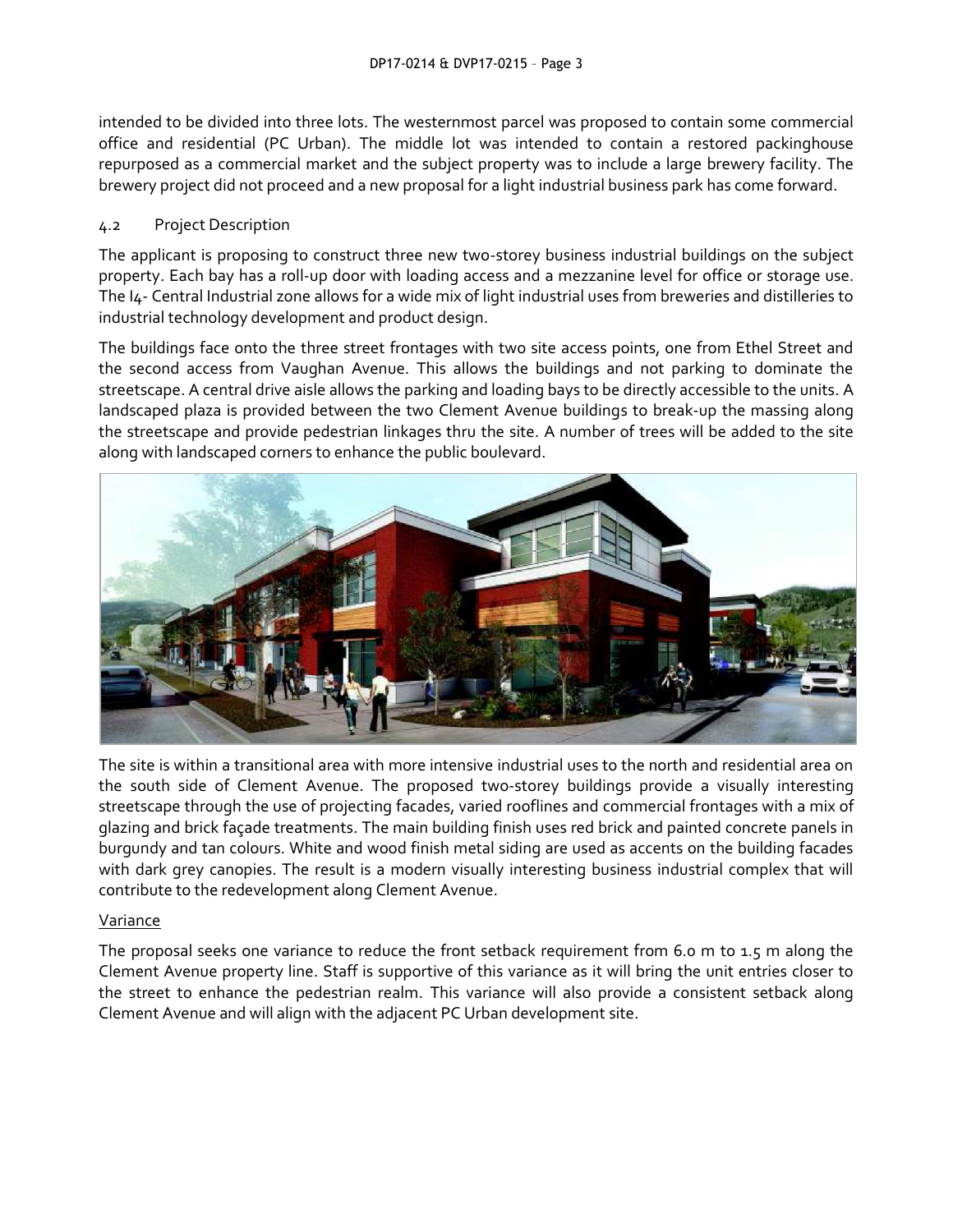## 4.3 Site Context

The project site is located to the east of the City Centre Urban Centre along Clement Avenue. The site has street frontage along three sides (Clement Avenue, Vaughan Avenue and Ethel Street).

Specifically, adjacent land uses are as follows:

| <b>Orientation</b> | Zoning                                              | <b>Land Use</b>                    |
|--------------------|-----------------------------------------------------|------------------------------------|
| North              | I4 - Central Industrial Zone                        | Warehouse/ Storage                 |
| East               | I4 - Central Industrial Zone                        | Warehouse/ Storage, Vacant         |
| South              | RU6 - Two Dwelling Housing                          | <b>Single Family Dwellings</b>     |
| West               | Iz General Industrial, I4 - Central Industrial Zone | Vacant (PC Urban Development site) |



**Subject Property Map:** 889 Vaughan Avenue

**Context Map: Future Land Use:** Industrial



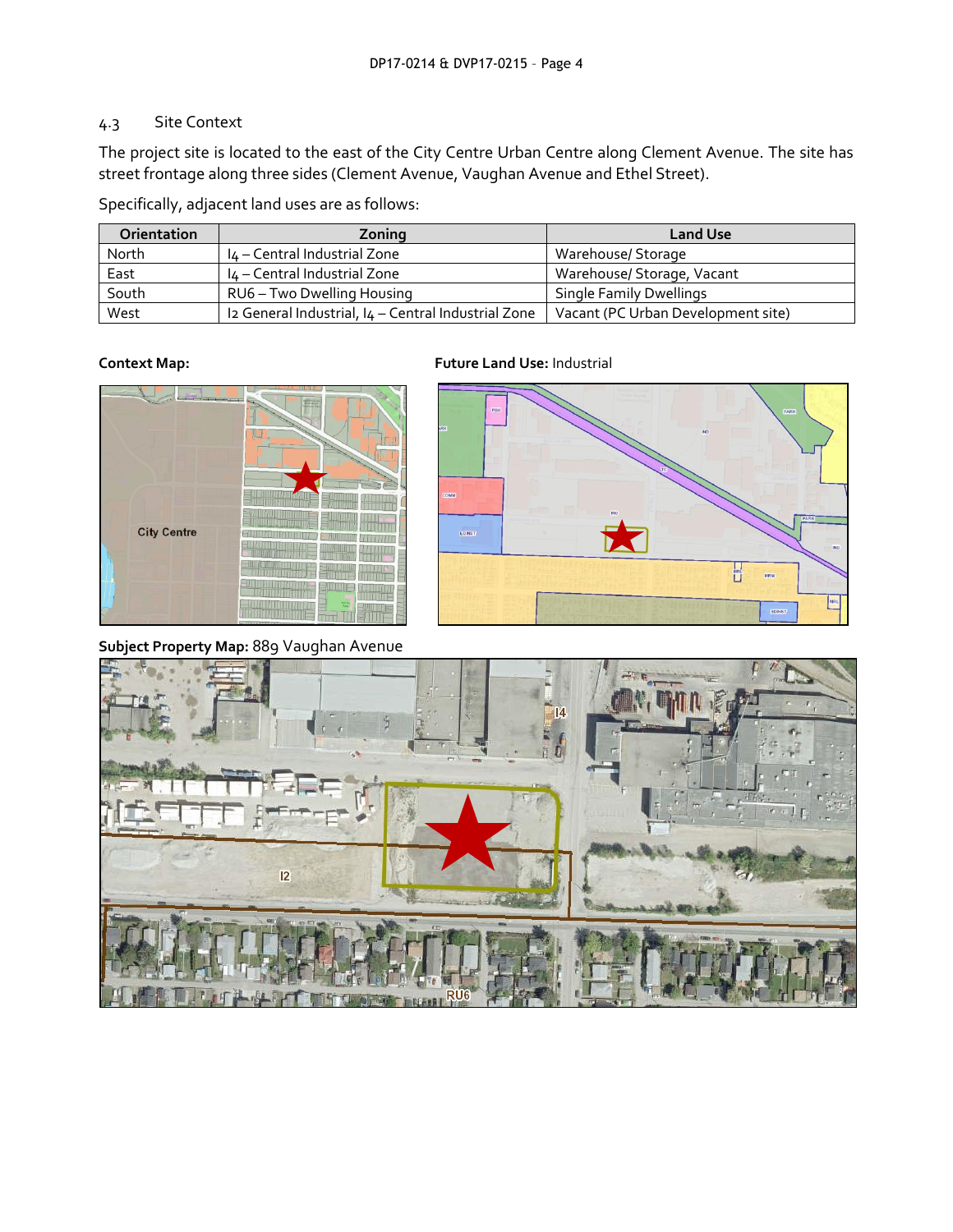| <b>Zoning Analysis Table</b>                                                                                        |                             |                                |  |  |
|---------------------------------------------------------------------------------------------------------------------|-----------------------------|--------------------------------|--|--|
| <b>CRITERIA</b>                                                                                                     | <b>I4 ZONE REQUIREMENTS</b> | <b>PROPOSAL</b>                |  |  |
| <b>Existing Lot/Subdivision Requlations</b>                                                                         |                             |                                |  |  |
| Lot Area                                                                                                            | 1300 m <sup>2</sup>         | $78$ 20 m <sup>2</sup>         |  |  |
| Lot Width                                                                                                           | 40 m                        | 115.47 m                       |  |  |
| Lot Depth                                                                                                           | 30 m                        | 47.22 m                        |  |  |
| <b>Development Regulations</b>                                                                                      |                             |                                |  |  |
| Floor Area Ratio                                                                                                    | 3.0                         | 0.70                           |  |  |
| Height                                                                                                              | 18.0 <sub>m</sub>           | $9.55 \, \text{m}$             |  |  |
| Front Yard (Clement Ave)                                                                                            | 6.o m                       | $1.5 \, \text{m}$ <sup>0</sup> |  |  |
| Side Yard (west)                                                                                                    | 0.0 <sub>m</sub>            | 0.20 <sub>m</sub>              |  |  |
| Side Yard (Ethel St)                                                                                                | 0.0 <sub>m</sub>            | 1.4 M                          |  |  |
| Rear Yard (Vaughan Ave)                                                                                             | 0.0 <sub>m</sub>            | 0.90 <sub>m</sub>              |  |  |
| <b>Other Regulations</b>                                                                                            |                             |                                |  |  |
| Minimum Parking Requirements                                                                                        | 88 stalls                   | 89 stalls                      |  |  |
| <b>Bicycle Parking</b>                                                                                              | 16 spaces                   | 18 spaces                      |  |  |
| Loading Space                                                                                                       | 3 spaces                    | 3 spaces                       |  |  |
| A ta disease e concerna di cente e en aleman esta esta el Comercio en un ciudad a el comunicación de la comunicació |                             |                                |  |  |

#### **Zoning Analysis Table**

**ID** Indicates a requested variance to the front setback from 6.0 m required to 1.5 m proposed

#### **5.0 Current Development Policies**

5.1 Kelowna Official Community Plan (OCP)

#### **Development Process**

**Compact Urban Form.**<sup>1</sup> Develop a compact urban form that maximizes the use of existing infrastructure and contributes to energy efficient settlement patterns. This will be done by increasing densities (approximately 75 - 100 people and/or jobs located within a 400-metre walking distance of transit stops is required to support the level of transit service) through development, conversion, and re-development within Urban Centres (see Map 5.3) in particular and existing areas as per the provisions of the Generalized Future Land Use Map 4.1.

**Business Centres.** <sup>2</sup> Encourage, in areas designated as "Industrial," the provision of business centres that incorporate a mix of research, light manufacturing and associated business office uses.

#### **6.0 Technical Comments**

-

#### 6.1 Building & Permitting Department

Full Plan check for Building Code related issues will be done at time of Building Permit applications.

#### 6.2 Development Engineering Department

Refer to Attachment 'A' dated October 19, 2017.

<sup>1</sup> City of Kelowna Official Community Plan, Policy 5.2.3 (Development Process Chapter).

<sup>&</sup>lt;sup>2</sup> City of Kelowna Official Community Plan, Policy 5.28.2 (Development Process Chapter).